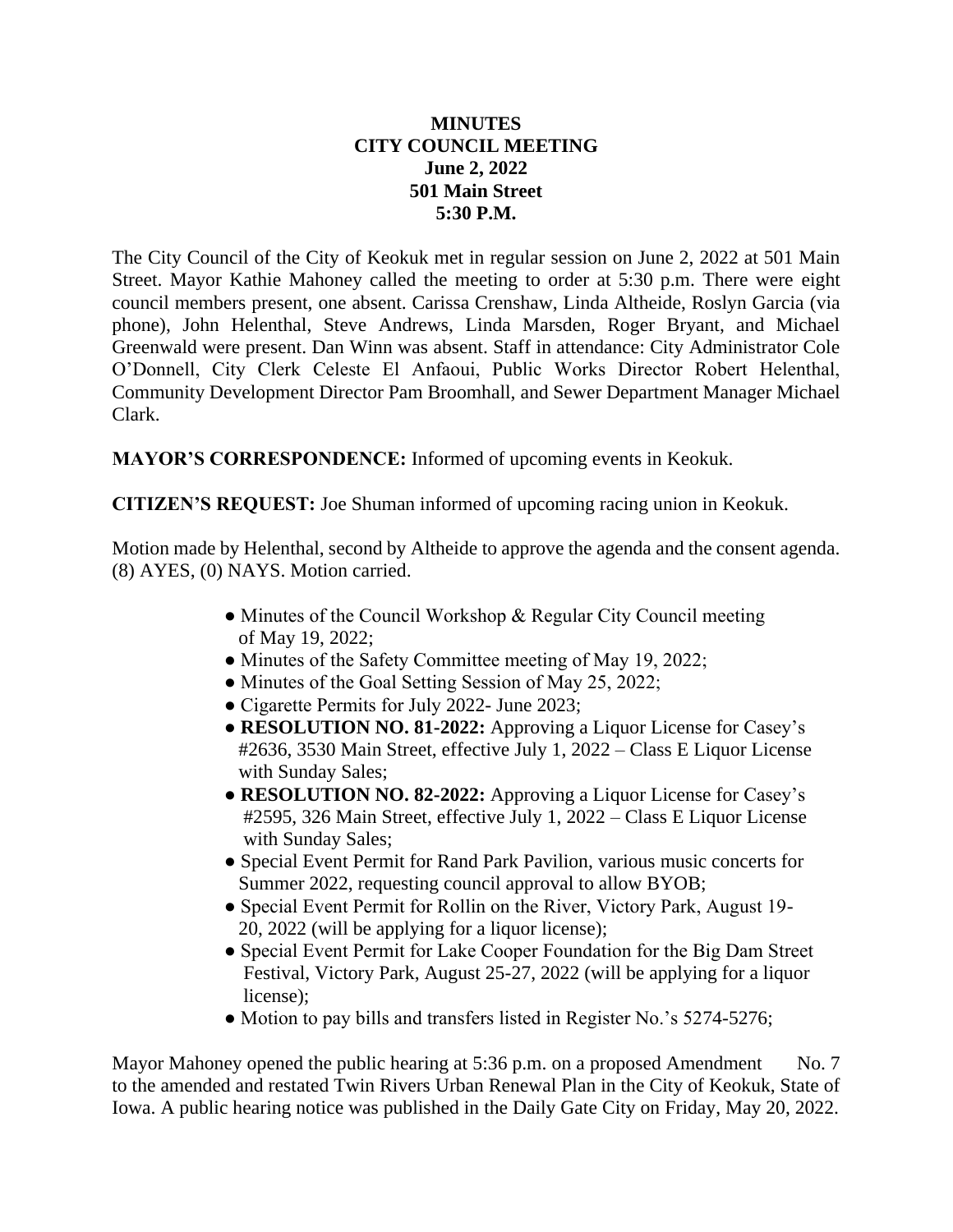**COMMENTS:** O'Donnell gave an overview of Amendment No. 7 Twin Rivers Urban Renewal Plan.

No further comments were received, Mayor Mahoney closed the public hearing at 5:37 p.m.

Motion made by Greenwald, second by Bryant to approve the following proposed **RESOLUTION NO. 83-2022:** "A RESOLUTION DETERMINING AN AREA OF THE CITY TO BE ECONOMIC DEVELOPMENT AND BLIGHTED AREA, AND THAT REHABILITATION, CONSERVATION, REDEVELOPMENT, DEVELOPMENT, OR A COMBINATION THEREOF OF SUCH AREA IS NECESSARY IN THE INTEREST OF THE PUBLIC HEALTH, SAFETY, OR WELFARE OF THE RESIDENTS OF THE CITY; DESIGNATING SUCH AREA AS APPROPRIATE FOR URBAN RENEWAL PROJECTS AND ADOPTING AMENDMENT NO. 7 TO THE AMENDED AND RESTATED TWIN RIVERS URBAN RENEWAL PLAN." (8) AYES, (0) NAYS. Motion carried.

Motion made by Marsden, second by Greenwald to approve the third/final reading of an Ordinance amending Section 9.28.040 dealing with parking regulations.

Roll Call Vote: (8) AYES – Crenshaw, Altheide, Garcia, Helenthal, Andrews, Marsden, Bryant, and Greenwald.(0) NAYS, (1) ABSENT-Winn. Motion carried.

Motion made by Helenthal second by Marsden to adopt & give final approval of **ORDINANCE NO. 2026** AMENDING SECTION 9.28.040 DEALING WITH PARKING REGULATIONS (20TH FULTON). (8) AYES, (0) NAYS, (1) ABESNT-Winn. Motion carried.

Motion made by Marsden, second by Helenthal to approve initial of an **Ordinance** amending the employee residency requirements. Garcia made a motion to table, a letter from Jean Ludwig was read not in favor of the ordinance, after discussion Garcia rescinded her motion to table.

Roll Call Vote: (8) AYES – Crenshaw, Altheide, Garcia, Helenthal, Andrews, Marsden, Bryant, and Greenwald.(0) NAYS, (1) ABSENT-Winn. Motion carried.

Motion made by Helenthal, second by Greenwald to approve the initial reading of an Ordinance amending Ordinances No.'s 1852, 1952, 2010 and 2013 Amendment No. 7 to the amended and restated Twin Rivers Urban Renewal Plan.

Roll Call Vote: (8) AYES – Crenshaw, Altheide, Garcia, Helenthal, Andrews, Marsden, Bryant, and Greenwald.(0) NAYS, (1) ABSENT-Winn. Motion carried.

Motion made by Greenwald, second by Helenthal to waive the  $2<sup>nd</sup>$  &  $3<sup>rd</sup>$  reading of an Ordinance amending Ordinances No.'s 1852, 1952, 2010 and 2013 Amendment No. 7 to the amended and restated Twin Rivers Urban Renewal Plan.